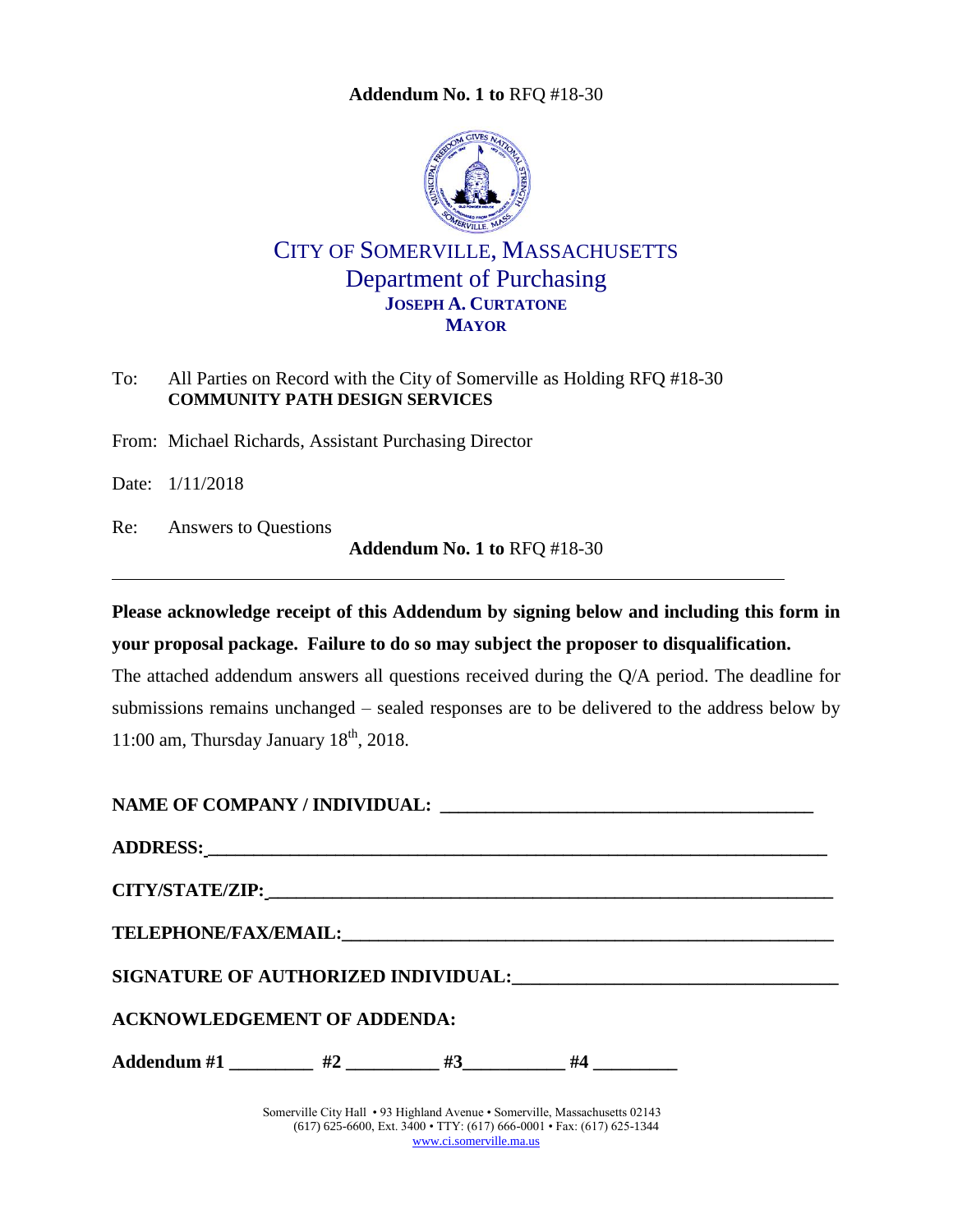# **Questions and Answers**

# **1. The RFP states that "The design fee is not subject to amendment and the maximum allowable fee is set at \$90,000." Please clarify if construction support services are included in the \$90,000.**

Answer: Yes, to the extent that construction support services and construction administration include similar duties. Per item 4.4, the vendor should allow for 2 hours/day, 3 days/week for construction administration services throughout the construction period. As a part of those administrative services, the vendor will be required to consult with the contractor and the city representative when construction questions arise.

 Note: It is expected that there will be some weeks when fewer than 6 hours/week of CA are required. It is also expected that the vendor will advise on the duration of the period of construction.

**2. The RFP states that the maximum design fee is \$90,000 and will not be subject to amendment. The construction cost is stated to be between \$900,000 and \$1,000,000. If the construction cost is increased significantly after the design contract is awarded, will the design fee also be increased?**

Answer: Because project funding is provided by Community Preservation Funds and the time required to request those funds is lengthy (as much as one year), and the approval of any new CPA funding is not assured, the vendor should assume that there will not be any additional funding provided. However, if the project does require significate changes, the City would be open to discussion. The quality of the work is our first priority.

**3. Can you please clarify if the maximum allowable fee of \$90k includes design only, or also Bid and CA services as well?** 

Answer: The fee includes all design, bidding, and CA services.

**4. Last paragraph in 1.0 Summary of Section 2.0 states that the team shall include an arborist and invasive species consultant.** 

Answer: Yes, that is correct.

**5. What is the arborist's scope? Is there a specific right of way width and specific diameter tree that the arborist will inventory?**

Answer: The City's objective in having an arborist as part of the team is to ensure the health of the tree canopy along the path is improved. It is expected that the arborist will identify and evaluate the health of all the existing trees, make recommendations for removals, and assist with the selection of new tree species that will promulgate species diversity in accordance with the successional patterns of New England forests. There may be some latitude in the analysis, such that every single individual tree will not have to be noted, and there is not a minimum size for the trees to be inventoried, however it is expected that all trees within the right of way will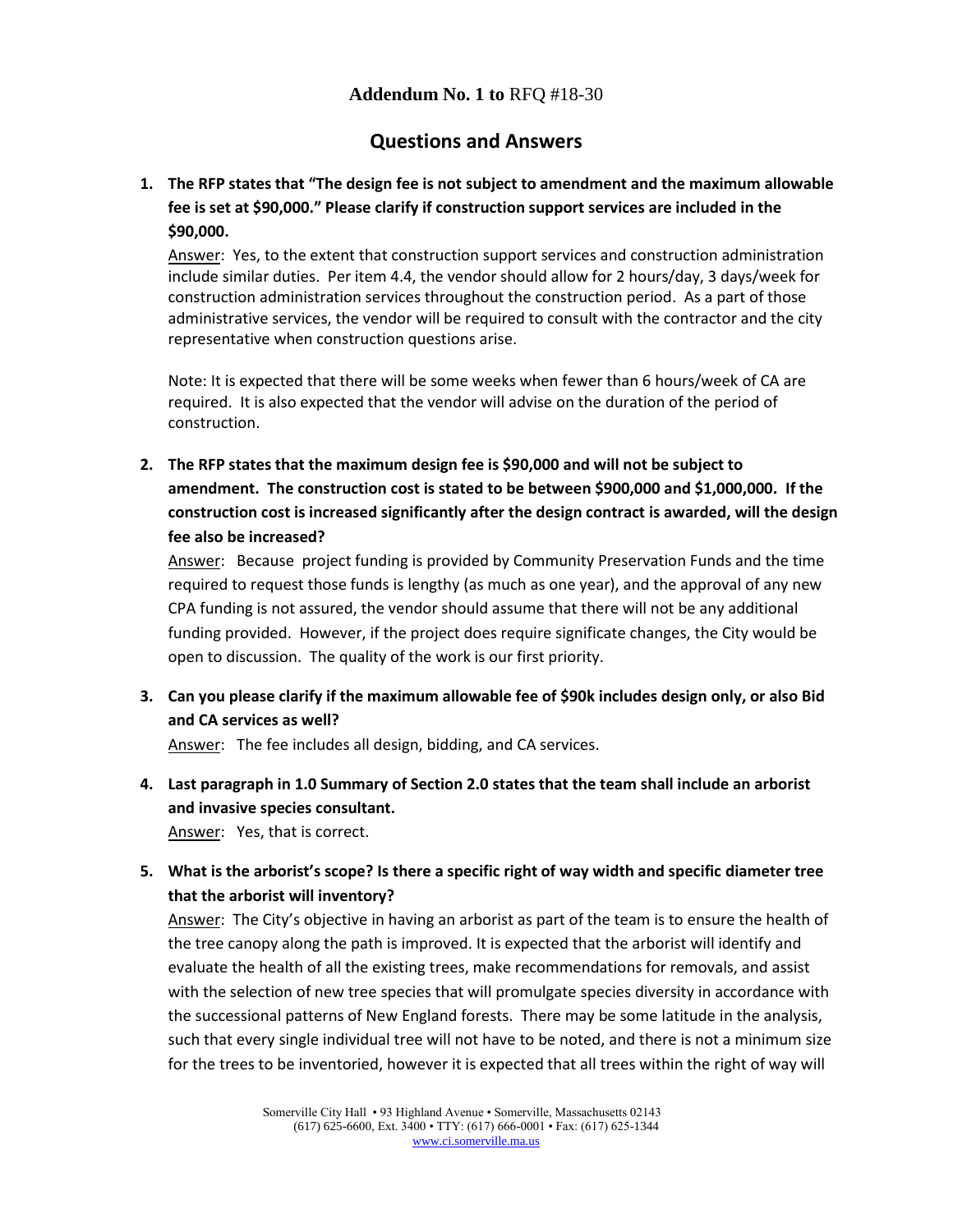be accounted for, including notation of their species and health, and that information shall inform any landscape design recommendations.

Note: The City will provide the vendor with a copy of a 2009 Davey TreeKeeper inventory off all the trees in the community path. However, the arborist will be responsible for reviewing and updating that plan as necessary for the purposes of this project. The 2009 Davey inventory includes all trees 1" DBH and larger.

#### **6. What is the qualifications requirement for the invasive species consultant?**

Answer: The invasive species consultant must be an experienced ecologist familiar with control and management systems of invasive species, including knowledge of each species and the most effective and cost efficient systems for their safe removal. Some sections of the path have increasingly large stands of invasives and it is the City's intention to eliminate these and return the understory plantings to something that more closely approximates the natural understory of a New England forest edge.

**7. In the RFP under Qualifications and Experience you state, "This section should also describe work that has been conducted on historic sites with designs that include interpretive elements, and that demonstrate the integration of an historic landscape design with efficient modern features that achieve sustainability that the offeror has undertaken." Is the Community Path considered a historical site?** 

Answer: Yes, this 1870 railroad right-of-way is the backbone around which much of the city developed. Some artifacts of the old railroad may be available as installations, otherwise appropriate signage and/or artwork should be incorporated into the final design.

- **8. Section 5.3 refers to playground design or structures. Is a playground part of the scope?** Answer: No, a playground is not part of the scope of work.
- **9. The Construction Document scope calls for Irrigation plans and specifications. What areas are expected to be irrigated? We assume that the design team should also include an irrigation specialist, correct?**

Answer: Irrigation is not a mandatory component of the design. However it is assumed that some irrigation may be required to help new plantings get established. Areas to be irrigated will be determined by the vendor, and if those plans and specifications are necessary for the project's success, they should be provided by an irrigation consultant.

**10. Section 5.2 Design Development and Construction Documents indicate that the construction set shall include an Irrigation Plan. However, an irrigation consultant is not required under Section 1.0 Summary (last paragraph). Can you please clarify the scope requirements related to irrigation?**

Answer: Same as above.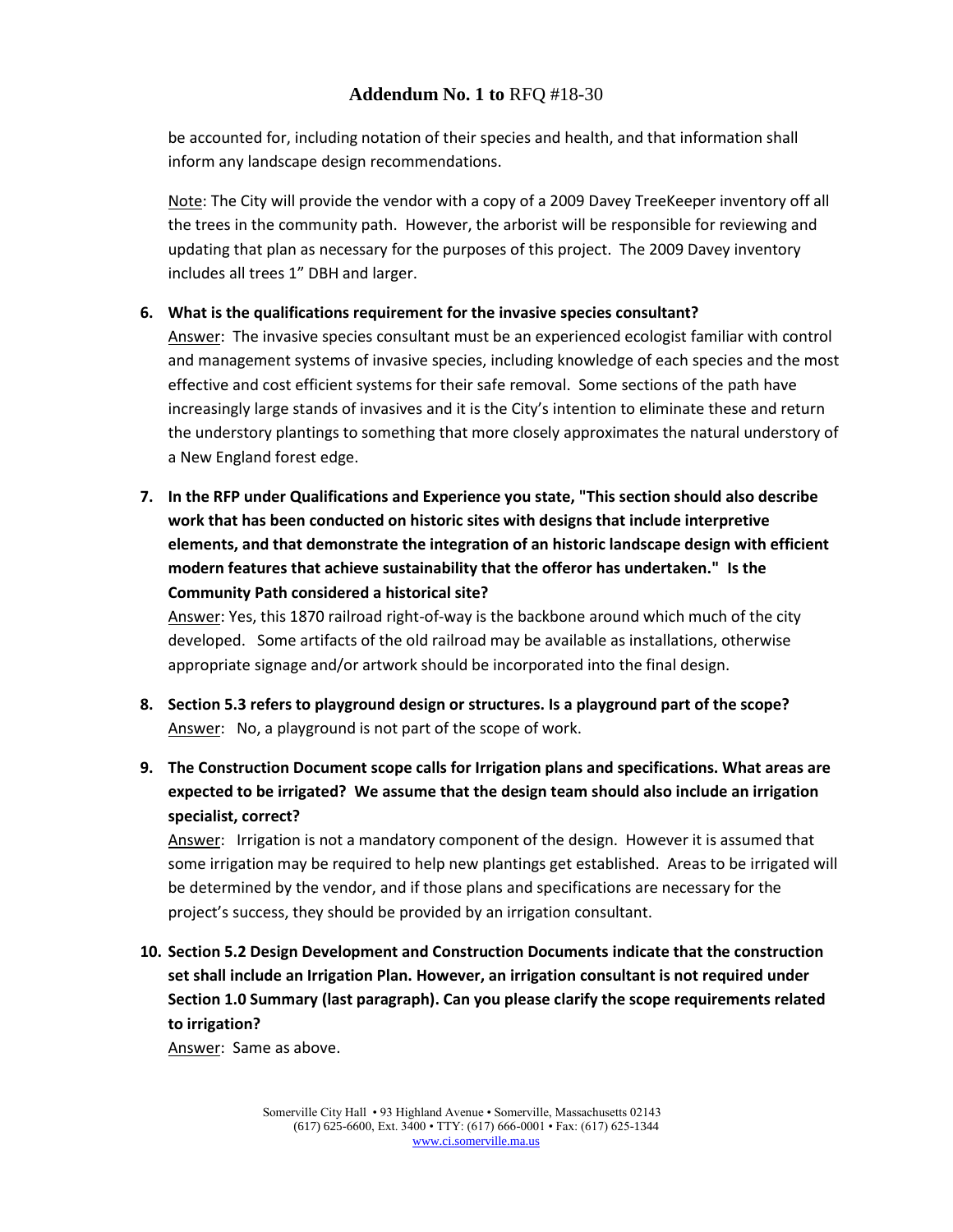## **11. Will the City provide the front end of the Contract book and the consultant the technical specifications, or is the consultant responsible for all?**

Answer: Yes. The City will provide the front end and the consultant shall provide all plans and specifications.

#### **12. Will the City provide a topographic survey in AutoCAD?**

Answer: Yes, although the survey will not be available for many weeks. The survey firm has not been selected or contracted. However, the city does have existing survey files for the path, which should be sufficient for planning purposes. Those plans are not available in AutoCAD; **however copies are viewable via this link:** 

**[https://drive.google.com/drive/folders/1uIhpli\\_\\_getJHbVMAJVnd8vquJXkvwNd?usp=sharing](https://drive.google.com/drive/folders/1uIhpli__getJHbVMAJVnd8vquJXkvwNd?usp=sharing)**

- **13. Are comprehensive existing utility plans part of the included "construction plans for the length of the path"? Would the construction plans be provided to the consultant in CAD format?** Answer: Please see the plans mentioned above. The existing plans include utilities, but they are not comprehensive or current. When the new survey is completed, utilities will be included.
- **14. We understand that the City will provide the survey. Has the survey already been completed?** Answer: The City will provide a new survey, but that work has not been contracted and will not be available for many weeks.
- **15. One of the themes the design will explore is existing community spaces. How many are there or how many should the proposal allow for?**

Answer: The existing path design includes spaces that well intentioned residents, artists and gardening enthusiasts have adopted, and many of those spaces do contribute to the character of the path. However, as the new grading plans are developed, it is expected that some of those spaces will need to be removed or adapted. The determination of which community spaces should be preserved should be addressed as part of the community design process.

**16. Will the City consider extending the due date of the proposals depending on when answers are given on the questions?**

Answer: That is not our intention. Responses to questions will be provided by Friday 1/12/18 and proposals are due, as originally advertised, by 11:00 am, Thursday January 18th, 2018.

**17. Under Project Site the RFP states that the City Engineering Department is currently undertaking two localized drainage projects that are largely outside the Community Park right of way. It also says that the planting plans for the first project shall be included within this project's scope. Does that mean that the planting associated with the Engineering Department's first drainage project is part of the Community Path project?**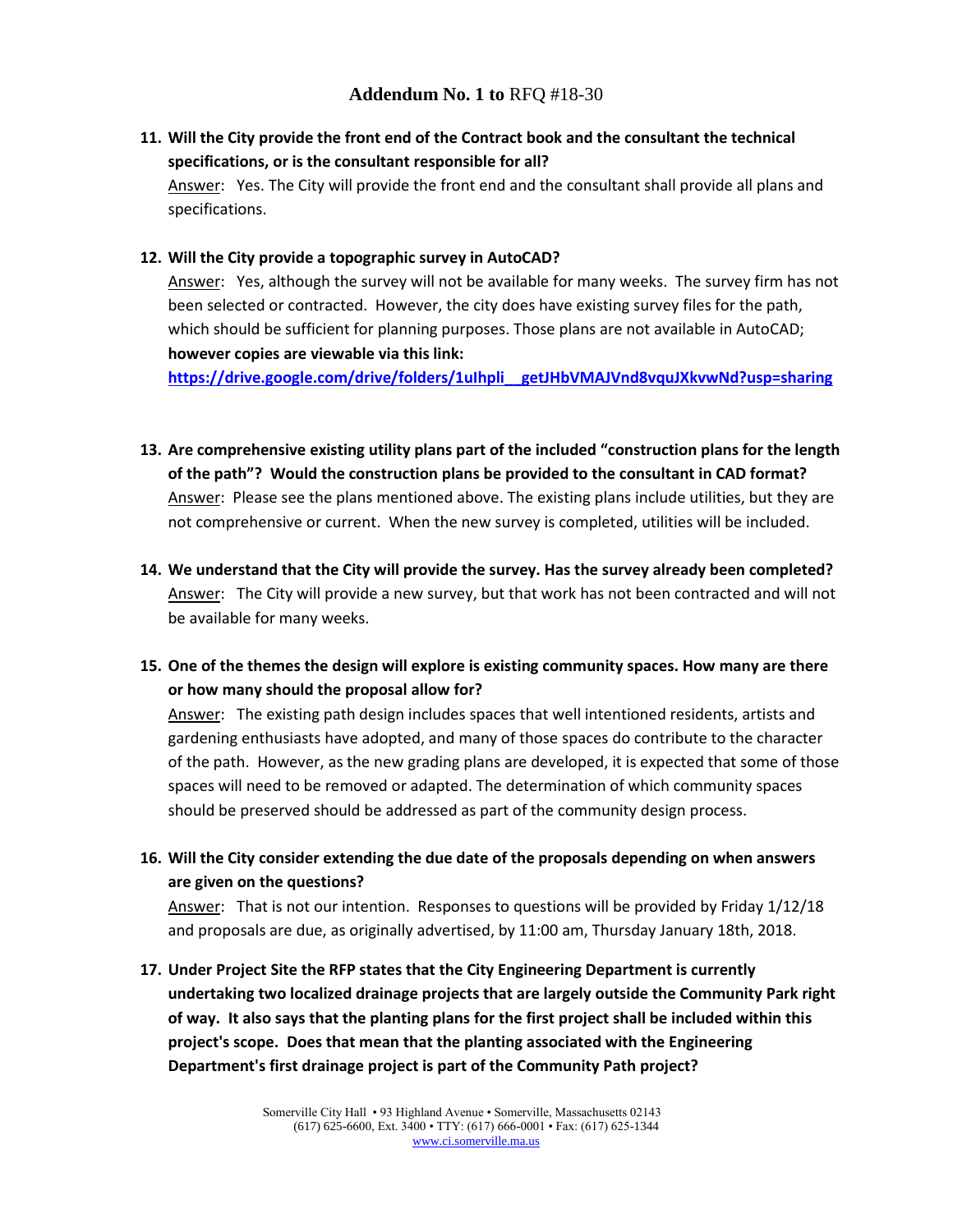Answer: Yes, that is correct. The vendor shall provide landscape planting recommendations for the entire path.

## **18. Are there any existing concerns with abutters that might need to be addressed by proposed design strategies within this contract?**

Answer: We do not have any concerns about any abutters. However, as the direct neighbors of the path, and the thousands of daily users, abutter's rights and opinions should be respected.

#### **19. Do the "anticipated excavations as part of the final design" include the two "localized drainage projects"? Please describe the extent of anticipated excavation.**

Answer: The two separate Community Path projects to be conducted by the City's Engineering Department should be completed before any of the site improvements included in this scope or work begin. Any other excavations will be determined by the design consultant.

As discussed, the primary objective of the new design is to address flooding and drainage concerns with improved grading, and surface improvements like bio swales, or similar features. As such, new drainage structures that require subsurface excavation should not be incorporated unless surface remedies are not effective.

## **20. The need for additional lighting along the pathway is mentioned. Can the extent and/or specific locations be described?**

Answer: The City has not identified the number or type of additional lighting to be included. Most of the path has existing pedestrian lights which will remain. Some are solar and others are hard wired. However, some safety concerns have been expressed by residents and therefore it is expected that additional pedestrian light fixtures will need to be located. Other lighting ideas would also be welcome.

**21. Is there any additional funding available to complete the canopy study described as "partially complete" along the pathway?**

Answer: No, it is assumed that the consultant will be able to survey the existing trees and make recommendations based on that data. Please see the response to question no 5 above.

**22. We are curious if the city could provide some kind of a mapped or narrative overview of what types of changes that they have in mind and where?**

Answer: Please refer to item No 1, The Project Summary. As discussed, the City's primary objective is to provide surface improvements that will provide flooding and drainage improvements, however there are many other considerations, and the City representative will be happy to work with the selected vendor to review those priorities. Given the anticipated